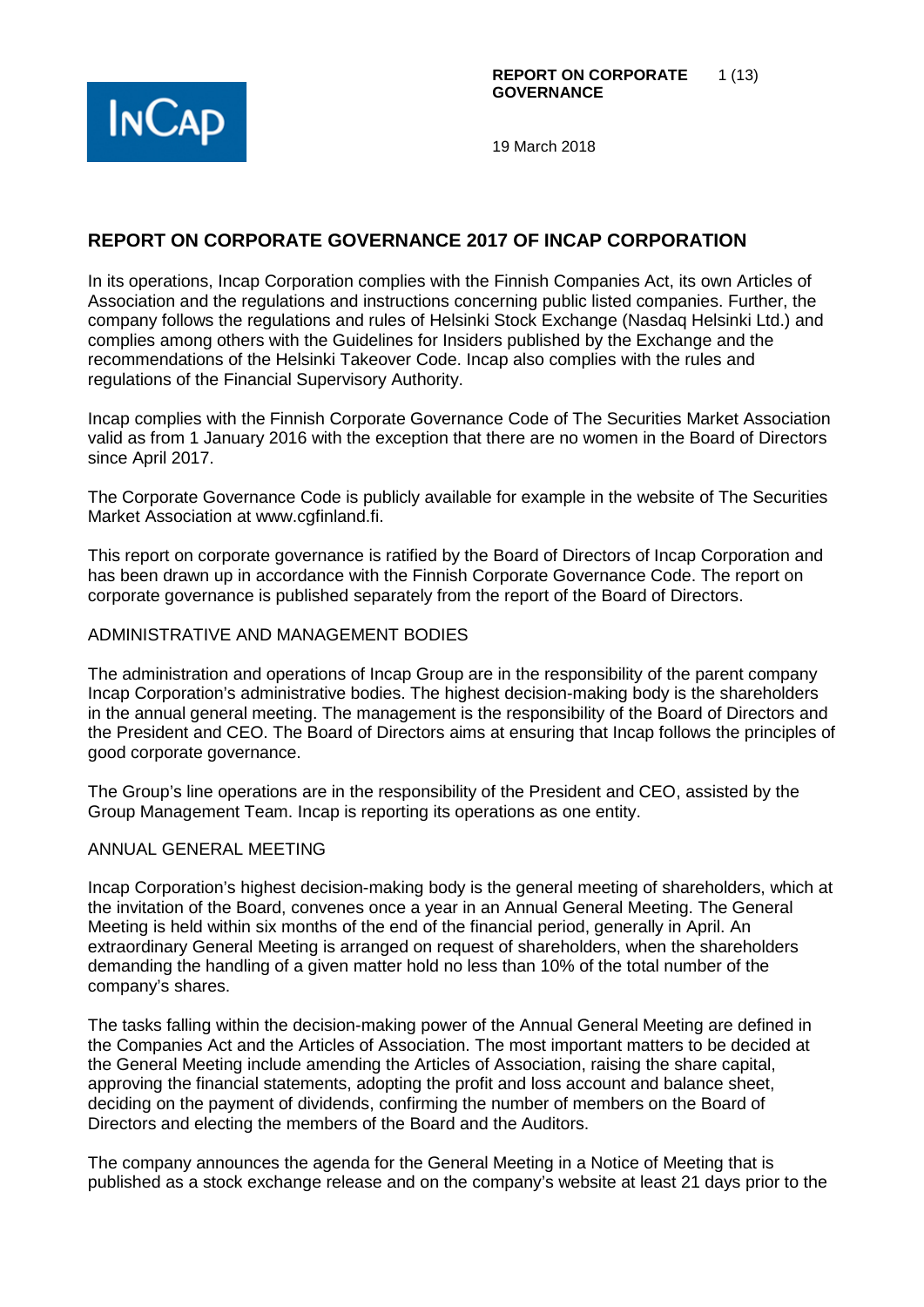

General Meeting. At the same time, the company publishes the total number of shares and votes on the date of the notice, the documents that will be presented to the General Meeting, the proposals of the Board or of another authorised body as well as eventual items that have been included in the agenda without any proposal for a decision to be made. The information is available on the company's website (www.incapcorp.com) at least until the end of the General Meeting.

The proposals for the composition and the remuneration of the Board of Directors as well as for the auditors are published in the Notice of Meeting, provided that the shareholders who have given the proposals are holding at least 10% of the votes conferred by the shares in the company and provided that the candidates have given their consent to being elected and that the company has received the information in good time so that the proposals can be included in the Notice of Meeting. Corresponding proposals given by shareholders with at least 10% of the votes after the publication of the Notice of Meeting are disclosed separately. The personal information on the candidates is published on the company's website.

The company will disclose on its website the date by which a shareholder must notify the company's Board of Directors of an issue that he/she demands to be addressed at the General Meeting. The date will be published no later than by the end of the financial period preceding the General Meeting.

The General Meeting is organised in the way that promotes, with the available reasonable means, the shareholders to participate in the meeting and to exercise their ownership rights effectively.

Present at the General Meeting are the President and CEO, the Chairman of the Board of Directors and all the members of the Board of Directors. Persons proposed to the Board will participate in the General Meeting that decides on their election. Also the Auditor is present at the Annual General Meeting.

The minutes of the General Meeting with results of the voting as well as the appendices to the minutes relating to the decisions of the General Meeting will be published on the company's website within two weeks after the General Meeting. Documents of the General Meeting will be kept on the company's website at least for a period of five years from the General Meeting in question.

Incap Corporation's Articles of Association do not contain redemption clauses and the company is not aware of shareholder agreements or agreements restricting the transfer of the company's shares.

> *In 2017, the Annual General Meeting was held on 18 April in Helsinki. A total of 27 shareholders participated, representing a total of 53.3% of the company's shares and votes.*

### BOARD OF DIRECTORS

The administration of Incap Corporation and the due arrangement of its operations are attended to by the Board of Directors. The duty of the Board of Directors is to promote the best interest of the company and all its shareholders. The Annual General Meeting determines the number of members in the Board of Directors and elects the Directors. The proposal for the composition of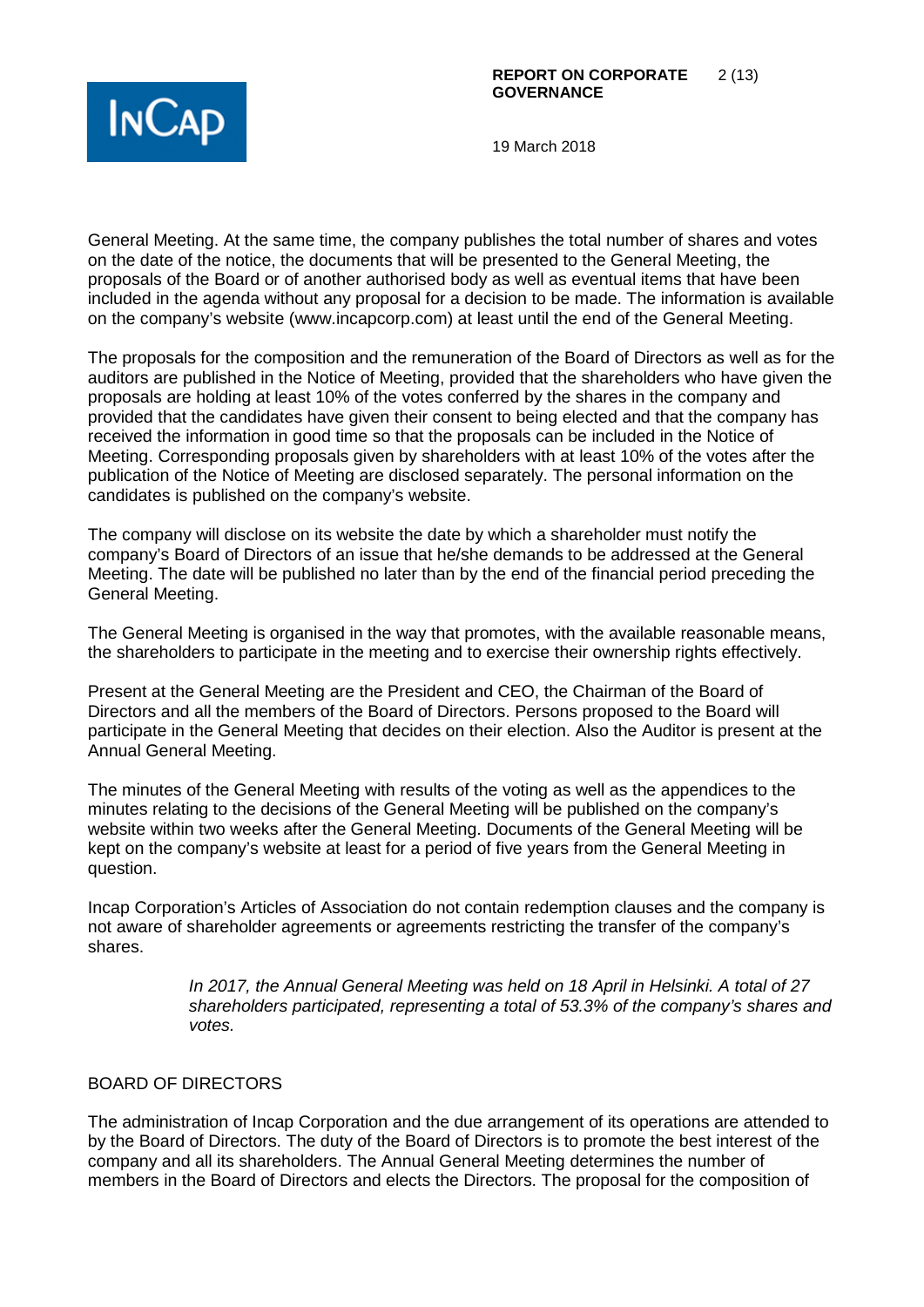

the Board of Directors is prepared by the Board of Directors. Under the Articles of Association, the Board of Directors shall have from three to seven ordinary members. The term of office for members of the Board of Directors is one year and it commences from the date of the Annual General Meeting at which they are elected and ends at the close of the next Annual General Meeting. Directors can be re-elected.

When the number of Directors and the composition of the Board are decided, the diversity of the Board of Directors, the requirements set by the company's operations and the present development stage of the company shall be taken into consideration with the target to ensure an efficient management of the Board's tasks. Persons to be elected to the Board shall have the qualifications required by the duties and the possibility to devote a sufficient amount of time to attending to the duties. In order to ensure the diversity of the Board of Directors, the Board of Directors will consider the age, gender, education and experience of the candidates when preparing the proposal for the composition of the Board of Directors.

Incap aims to ensure that both genres are represented in the Board. In order to reach this goal, the company is searching for Board candidates of both genres and considers this goal specifically when evaluating the candidates.

When electing Board members, it is taken into consideration that the majority of the Directors must be independent of the company. In addition, at least two of the Directors representing this majority must also be independent of significant shareholders in the company. The Board is evaluating the independence of the members and informs who are independent of the company and who are independent of significant shareholders. For the evaluation of a member's qualifications and independence, a member shall give to the Board adequate information and inform also on the eventual changes in the information.

New members of the Board of Directors are introduced to the company's operations. The President and CEO will ensure that all Directors have access to sufficient information on the company's operations, operating environment and financial position.

Incap Corporation's Board of Directors steers and supervises the company's operational management. The most important tasks of the Board of Directors are to:

- decide on the Group's strategic objectives
- decide on the Group structure and organisation
- review and approve interim reports, half-year reports, business reviews, financial statement release, consolidated financial statements and the Report of the Board of Directors
- approve the Group's operating plan, budget and investment plan
- decide on mergers and acquisitions, divestments and other corporate restructuring
- decide on individual investments of strategic and financial importance and contingent liabilities according to the approval guidelines of the company
- approve the Group's financing agreements and contractual risks that are above average
- approve the Group's risk management and reporting procedures
- approve the Group's financing policy
- approve the framework of the Management team's terms of employment and pay
- decide on the Group's performance bonus system
- appoint the President and CEO and decide on his or her compensation
- ensure that the company's management system is functional.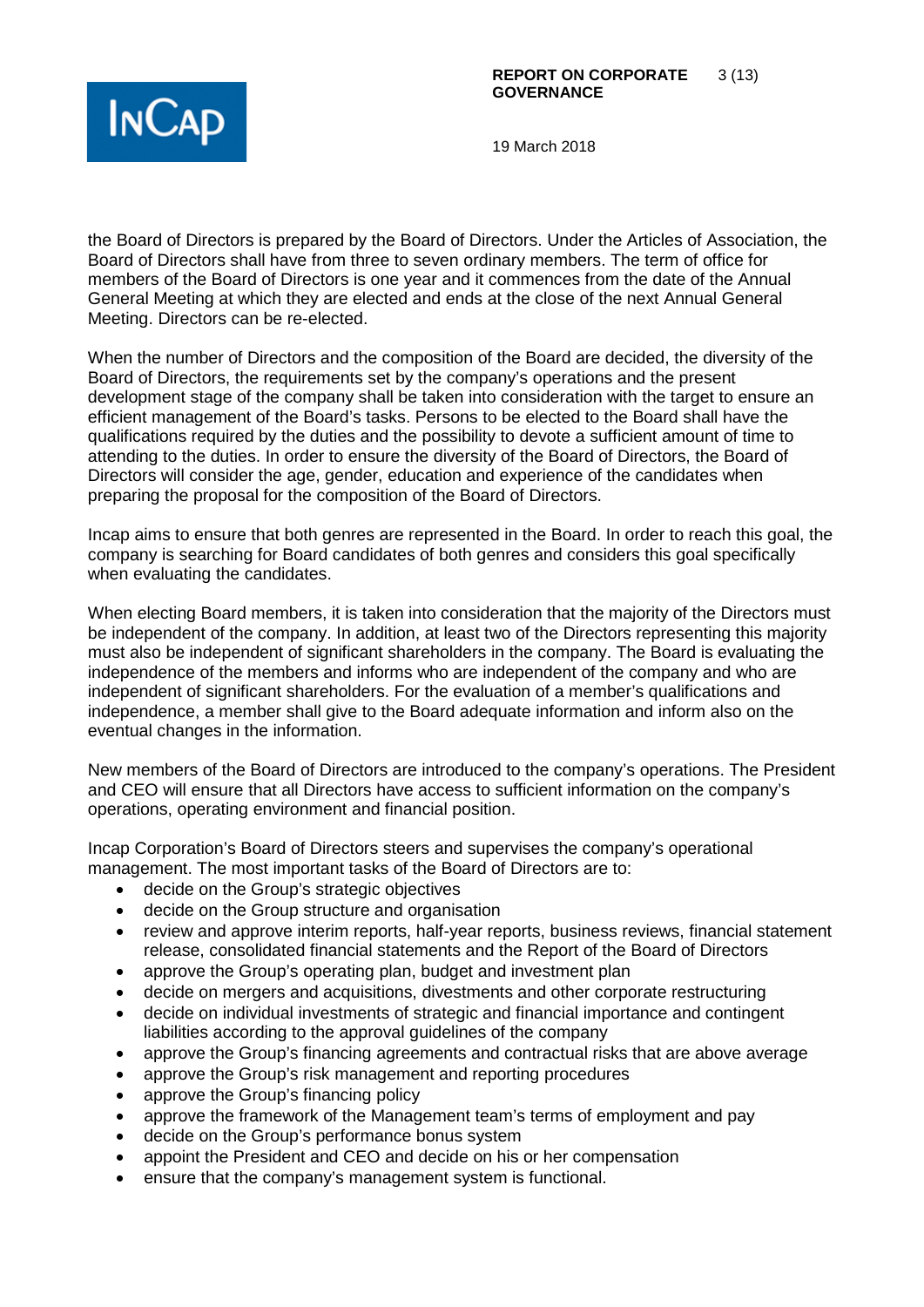

The Board of Directors ensures that the company has specified guidelines for internal control and that the company is monitoring the proper functioning of the control. Further, the Board of Directors ensures that the company has specified the values that the company shall comply with in its operations.

The Board of Directors has drawn up written rules of procedure for its work, describing the major tasks, operating principles and decision-making procedures of the Board of Directors. The Board of Directors meets as required and it has a quorum when at least half of the members are present. The decisions are made by the statutory majority and in case the votes are even, the Chairman of the Board has the decisive vote. The Board will elect the Chairman among its members.

The Board of Directors draws up an action plan and annual calendar for the period between General Meetings. The plan includes among others the meeting schedule and the regular topics of the agenda. The number of the meetings during financial year as well as the average attendance of Directors at the meetings is recorded in the Report of the Board of Directors.

The Board conducts an annual evaluation of its performance and working methods using an internal self-assessment method.

The biographical details and holdings of the Directors as well as information on the remuneration paid to Directors and their other financial benefits for the financial year are published in the Annual Report and on the company's website.

Considering the scope of the company's operations the Incap Group does not have a Supervisory Board and the Board of Directors has not appointed committees.

The Board of Directors shall take care of the duties of an audit committee in accordance with the written rules of procedure for its work. In this role, the Board of Directors among others

- monitors the process of financial statement reporting
- monitors the efficiency of internal control and risk management
- reviews the description of the main features of the internal control and risk management systems in relation to the financial reporting process, which is incluced in the company's Corporate Governance Statement
- monitors the statutory audit of the financial statements and consolidated financial statements
- evaluates the independence of the statutory auditor or auditing firm, particularly the provision of related services to the company.

*The Annual General Meeting on 18 April 2017 resolved to elect four members to the Board of Directors. Carl-Gustaf von Troil was re-elected and Per Kristiansson, Vesa Mäkelä and Johan Ålander were elected as new members to seats on the Board of Directors. At its organisation meeting, the Board of Directors elected from amongst its number Johan Ålander as Chairman of the Board.*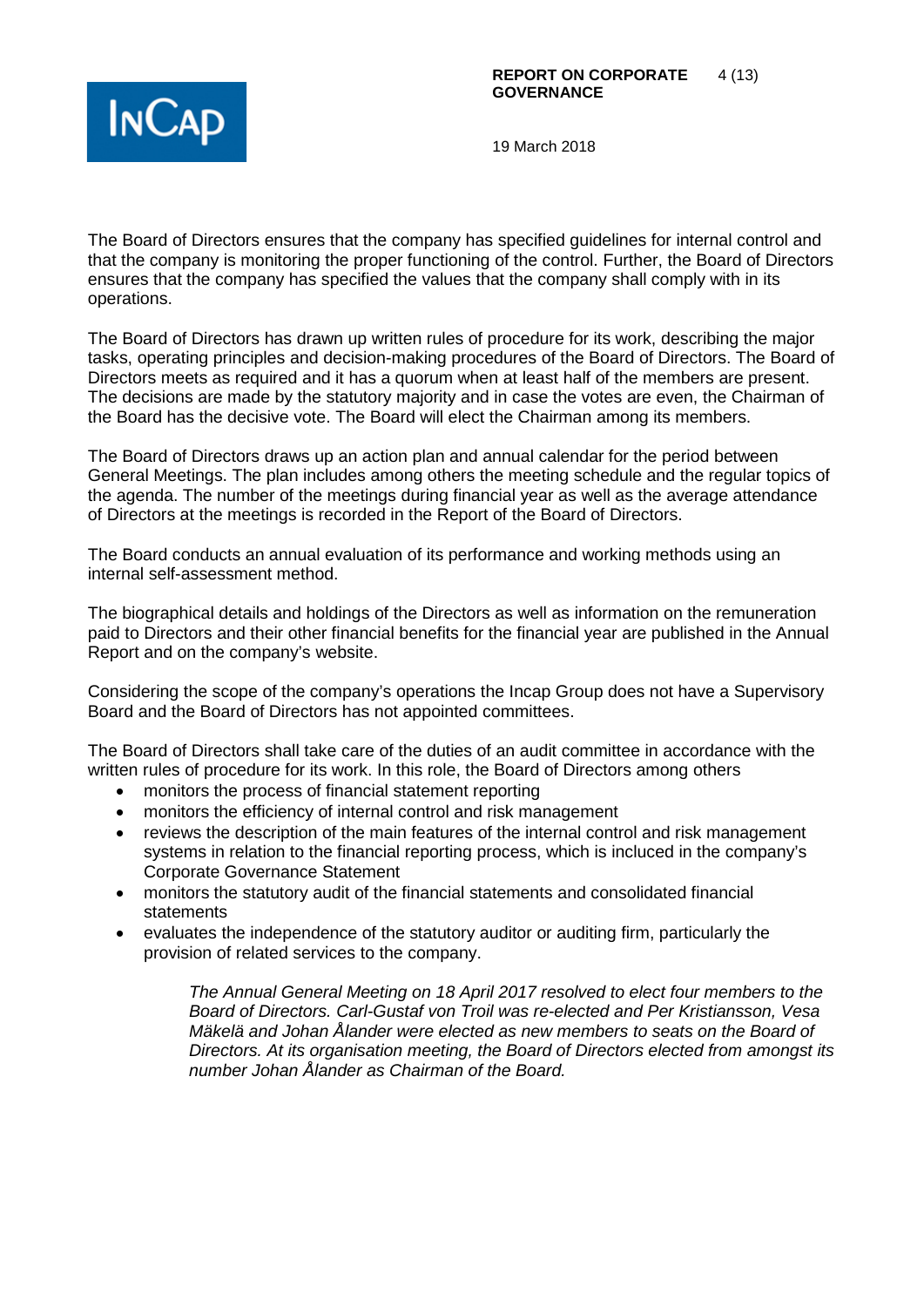

#### *Members of the Board in 2017:*

*until 18 April 2017*

*Fredrik Berghel M.Sc. (Eng.), born 1967 CEO of Inission AB A non-executive director, who is independent of the company.*

*Olle Hulteberg (Chairman of the Board from 4 March 2015 to 18 April 2017) M.Sc. (Eng.), born 1962 Managing Director of Inission AB A non-executive director, who is independent of the company.*

*Susanna Miekk-oja M.Sc., born 1950 Director, Danske Bank Plc Wealth Management A non-executive director, who is independent of the company and its major shareholders*

*Rainer Toiminen M.Sc. (Eng.), born 1946 Retired from Metso Oy as from 2008 A non-executive director, who is independent of the company and its major shareholders*

#### *Full year 2017*

*Carl-Gustaf von Troil B.Sc. (Eng.), born 1954 Member of the Board at United Bankers, partner and asset manager at UB Wealth management. A non-executive director, who is independent of the company and its major shareholders. Incap shares (direct ownership and holding of interest parties): 40,604 shares*

#### *As from 18 April 2017*

*Per Kristiansson M.Sc. (BA), born 1967 Managing Director of Vänerexpressen A non-executive director, who is independent of the company and its major shareholders Incap shares: –*

*Vesa Mäkelä M.Sc. (Eng.), MBA, born 1964 Region VP, North and Central Europe at GS-Hydro Group until 15 October 2017 President and CEO of Incap Group as from 16 October 2017 A non-executive director, who is independent of the company's major shareholders Incap shares: -*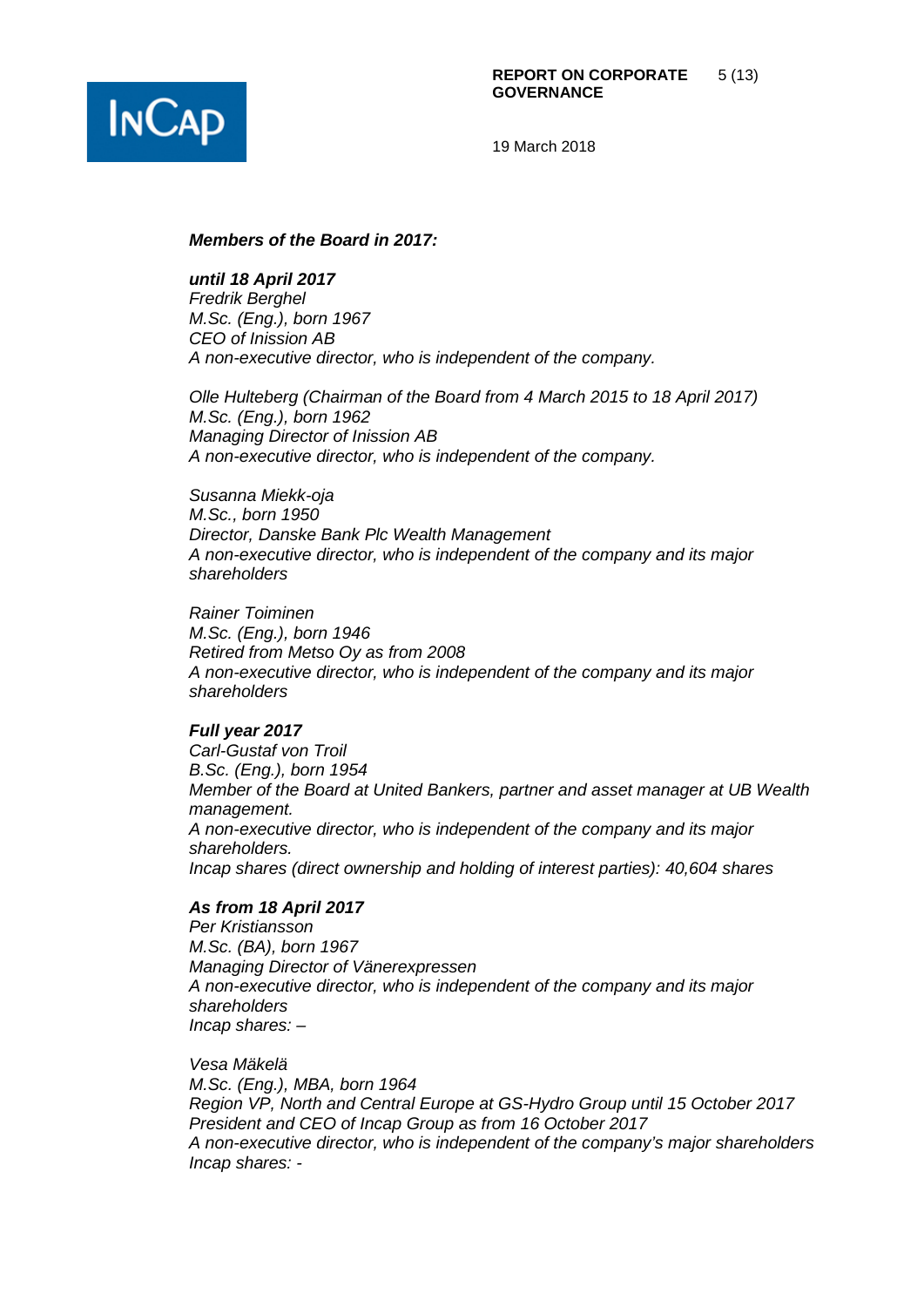

*Johan Ålander (Chairman of the Board as from 18 April 2017) M.Sc. in Economics and Business Administration, born 1959 Managing Director of NIGA International AB, A non-executive director, who is independent of the company and its major shareholders Incap shares: -*

*The Board of Directors convened 16 times in 2017 and the average attendance was 92.6%.*

*Attendance in meetings and annual remuneration including meeting fees:*

| <b>Board member</b>    | Attendance | <b>Remuneration (EUR)</b> |
|------------------------|------------|---------------------------|
| <b>Fredrik Berghel</b> | 3/4        | 3 3 3 3                   |
| Olle Hulteberg         | 4/4        | 5 000                     |
| Susanna Miekk-oja      | 2/4        | 3 3 3 3                   |
| <b>Rainer Toiminen</b> | 4/4        | 3 3 3 3                   |
| Carl-Gustaf von Troil  | 16/16      | 10 000                    |
| Per Kristiansson       | 11/12      | 6 6 6 6                   |
| Vesa Mäkelä            | 11/12      | 6 6 6 6                   |
| Johan Ålander          | 12/12      | 10 000                    |

*The 2017 Annual General Meeting confirmed that the annual remuneration paid to the Chairman of the Board of Directors shall stay at EUR 15,000 and the annual remuneration paid to Directors shall stay at EUR 10,000. No separate fee for each meeting is to be paid to the members of the Board. The salaries and remuneration paid to Directors in 2017 totalled EUR 48,333.*

*The company has no share-based compensation system and no separate remunerations have been paid to the members of the Board. The Board has appointed no committees.*

### PRESIDENT AND CEO

The company's line operations are managed by the President and CEO, who carries out his or her duties in accordance with the Companies Act, other applicable legislation and instructions and regulations given by the Board. The President and CEO informs the members of the Board of Directors of the development of the company's business operations and financial position. The President and CEO is responsible for the legality of the company's operations and accounting and the reliable organisation of treasury management.

The President and CEO is appointed by the Board of Directors, which decides on the President and CEO's salary and other benefits. The terms and conditions of the President and CEO's employment are specified in writing in his or her written employment contract that is approved by the Board of Directors. The employment contract further specifies the financial benefits of the service, including the CEO's severance package and any other compensation. The Chairman of the Board of Directors is the President and CEO's supervisor. The President and CEO is participating in Board meetings as a presenting officer, but is not a Board member.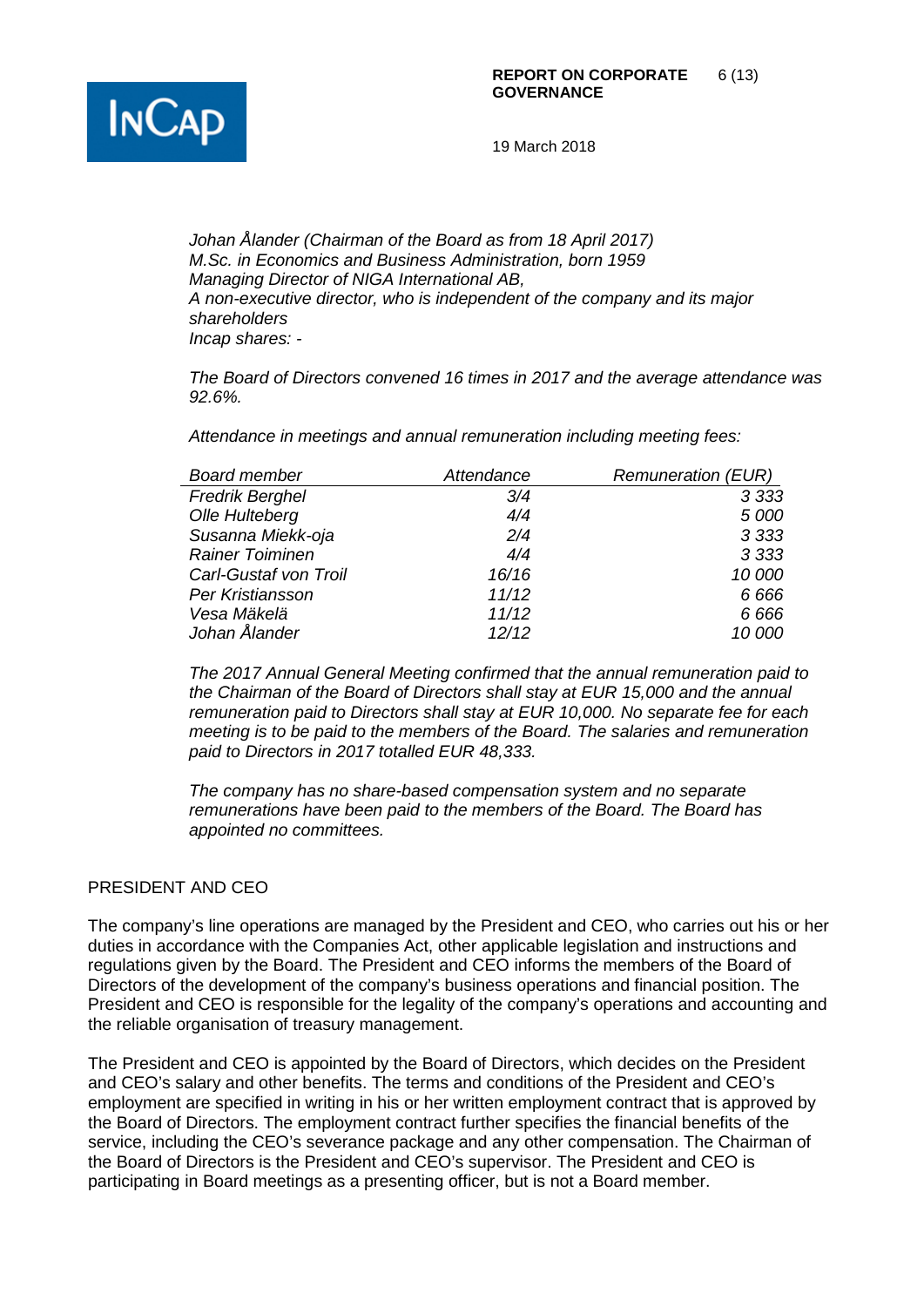

The biographical details and the holdings of the President and CEO are disclosed in the Annual Report and on the company's website in the same extent than the respective information of Board members. In addition, the company publishes the President and CEO's salary and other financial benefits included in his or her contract, shares and stock options received as remuneration, retirement age and the criteria for determining his or her pension, period of notice and the terms and conditions of salary for the period of notice and eventual other compensation payable on the basis of termination.

> *As the President and CEO of Incap Group served in 2017 Ville Vuori, B.Sc. (Eng.), eMBA until 15 October 2017 and after that Vesa Mäkelä, M.Sc. (Eng.), MBA.*

*The salary and remuneration paid to the Presidents amounted to a total of EUR 238,927 in 2017. Ville Vuori was paid a total of EUR 169,240 and Vesa Mäkelä a total of EUR 38,232.*

*The chief executive's period of notice is six months. If the contract is terminated by the company, the period of notice is nine months and he/she will be paid the salary during the period of notice. The retirement age of the President and CEO is determined in accordance with the Employees' Pensions Act.* 

### OTHER MANAGEMENT

The Incap Group's Management team assists the President and CEO in the management of line operations and participates in the preparation of matters that are to be dealt with by the Board of Directors. In addition to the President and CEO, the Management team includes the executives in charge of the company's different functions. The members of the Management team are appointed by the President and CEO, who also decides on the terms and conditions of the employment and salaries of the Management Team's members following the principles determined by the Board of Directors. The Management team meets regularly under the direction of the President and CEO, following the general guidelines of the Board of Directors.

The composition of the Management team with the members' biographical details and areas of responsibility as well as the members' holdings are disclosed in the Annual Report and on the company's website.

> *In 2017, salaries and other employee benefits paid to the Management Team members amounted to EUR 538,999. The share of fixed salary was 93%.*

*Management team members, responsibilities and period of membership:*

| Ville Vuori      | President and CEO until 15 October 2017   |
|------------------|-------------------------------------------|
| Vesa Mäkelä      | President and CEO as from 16 October 2017 |
| Elina Liippola   | CFO                                       |
| Murthy Munipalli | Indian operations                         |
| Otto Pukk        | <b>Estonian operations</b>                |

*Ville Vuori has acted as President and CEO of Incap Group as from 23 June 2014 until 15 October 2017.*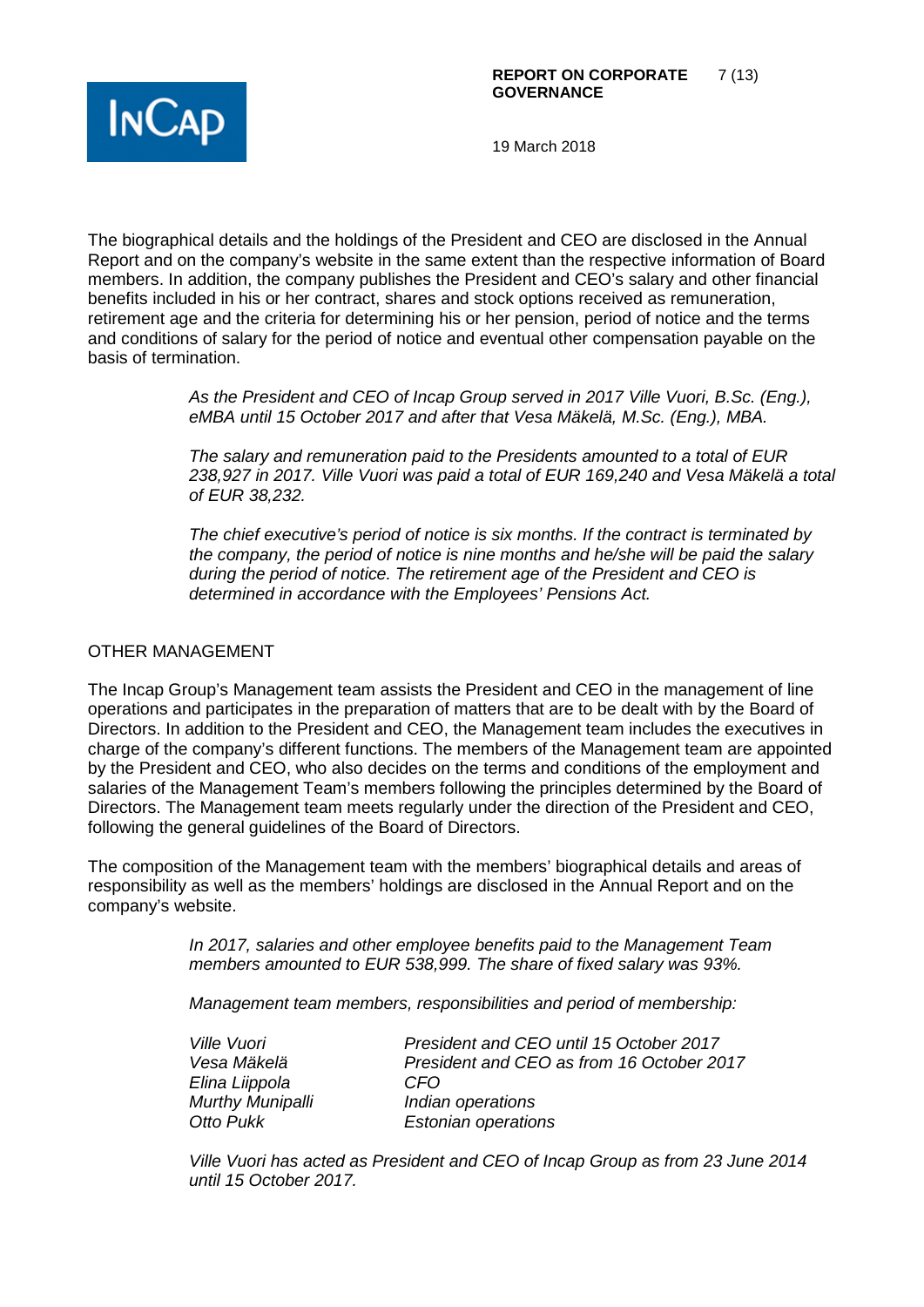

*Vesa Mäkelä was appointed president and CEO as from 16 October 2017. He has a degree of M.Sc. (Eng.), and he also has MBA. Vesa Mäkelä does not hold any of Incap Corporation's shares. Vesa Mäkelä was elected as a member of the Board of Directors of Incap Corporation in the Annual General Meeting held on 18 April 2017, and he has continued being a Board member after his nomination as the President and CEO.*

*Murthy Munipalli has been in charge of Incap's operations in India as from 2011. He came to serve at Incap in 2008 acting first as director for the sales and marketing in India. In January 2010 he was appointed to director of the business unit Energy Efficiency Asia. Munipalli is M.Sc. (IT) and he has also MBA in marketing. Murthy Munipalli does not hold any of Incap Corporation's shares.* 

*Otto Pukk joined Incap on 17 November 2015 and serves as the Managing Director of Incap's operations in Estonia. He is M.Sc. (Econ). Otto Pukk does not hold any of Incap Corporation's shares.* 

*Elina Liippola joined Incap on 1 January 2017 as Chief Financial Officer. She is M.Sc. (Econ). As from 2 January 2018 Elina Liippola has acted as Finance Manager of the Group. She does not hold any of Incap Corporation's shares.*

*Tero Lehtonen, M.Sc. (Econ) was appointed Chief Financial Officer and the Management Team member as from 2 January 2018. He does not hold any of Incap Corporation's shares.* 

### REMUNERATION AND INCENTIVES

The objective of the remuneration is to promote the long-term financial success and competitiveness of the company and the favourable development of the shareholder value. Remuneration is based on predetermined and measurable performance and result criteria.

The General Meeting decides on the remuneration payable for the Board as well as on the basis for its determination. The remuneration for Board of Directors can be paid, either fully or in part, in the form of company shares. Remuneration of a non-executive director will be arranged separately from the share-based remuneration scheme applicable to the company's President and CEO, other executives or personnel.

The Board of Directors decides on the remuneration and eventual other compensation of the President and CEO. The President and CEO decides on the remuneration and the terms and conditions of the other executives based on the principles determined by the Board of Directors.

Information on the remuneration and other financial benefits of the Board of Directors as well as the total number of shares and stock options held by the President and CEO and the Management team are published in the Annual Report and on the company's website.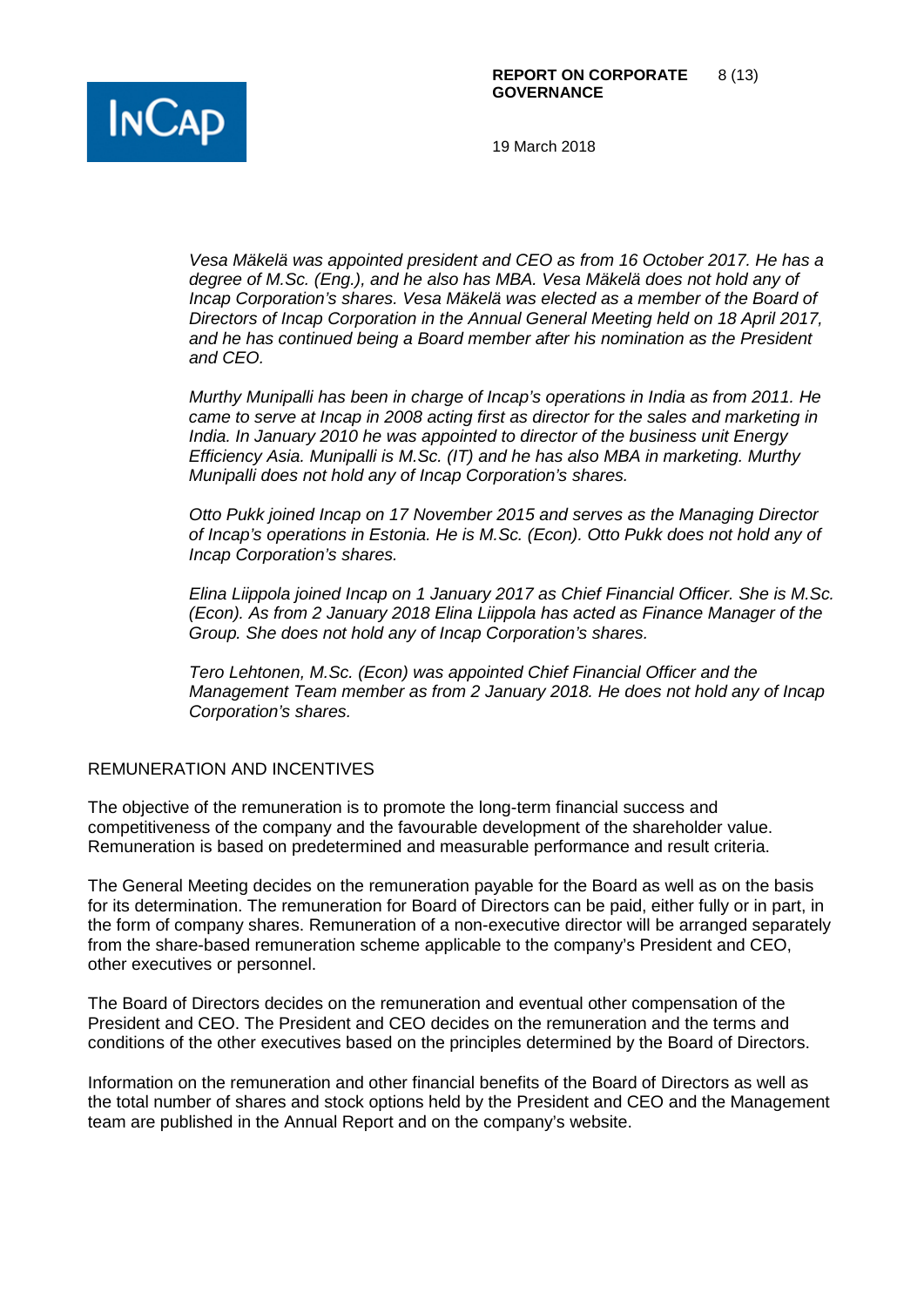

The main criteria concerning the compensation system covering the President and CEO and other executives are decided upon by the Board of Directors and they are disclosed in the Annual Report and on the company's website.

> *At the close of the financial year 2017 the Board members and their interest parties, the President and CEO and the Management Team own a total of 40,604 shares. The company has no share-based remuneration programs and members of the Board of Directors and the Management Team have no stock options.*

*The company has no special incentive plan. President and CEO Ville Vuori was paid an incentive amounting to maximum 30% of his annual salary, with payment criteria being the revenue, net result and cash flow. During the financial year 2017, a total of EUR 31,454 were paid to him as a performance bonus.*

*President and CEO Vesa Mäkelä is paid besides a fixed monthly salary an incentive amounting to a maximum of 30% of his annual salary. The payment criteria for his incentive are the revenue, the operating profit and the relation of workig capital to revenue. He was paid no performance bonus in 2017.*

### MAIN FEATURES OF INTERNAL CONTROL AND RISK MANAGEMENT SYSTEMS RELATING TO FINANCIAL REPORTING PROCESS

The objective of Incap Corporation's internal control and risk management is to ensure that the company operates efficiently and profitably, that the information is reliable and that the regulations and operating principles are observed. The objective is further to identify, evaluate and follow-up the risks related to the company's business.

The Board of Directors at Incap Corporation is responsible for determining operating principles for internal control, as well as for monitoring the efficiency of instructions and control. Internal control at Incap is implemented at different levels of the company by the Board of Directors, the management and Incap's personnel.

The objective of internal control is to ensure that

- Operations are effective, functional and in line with the strategy.
- Financial reporting and information given to the management are reliable, complete and up-todate.
- Financial reports issued by the company give substantial and correct information on the company's financial position.
- The company operates according to specified internal operating instructions.
- The Group follows laws and regulations, as applicable.

Internal control relating to the financial reporting process is a part of the Group's internal control system. The consolidated financial statement of Incap is prepared in accordance with the international financial reporting standards approved by the European Union. The financial statement includes also the additional information required by the Finnish Accounting Standards and Companies Act. The financial statement of the parent company is prepared in accordance with the Finnish Accounting Standards.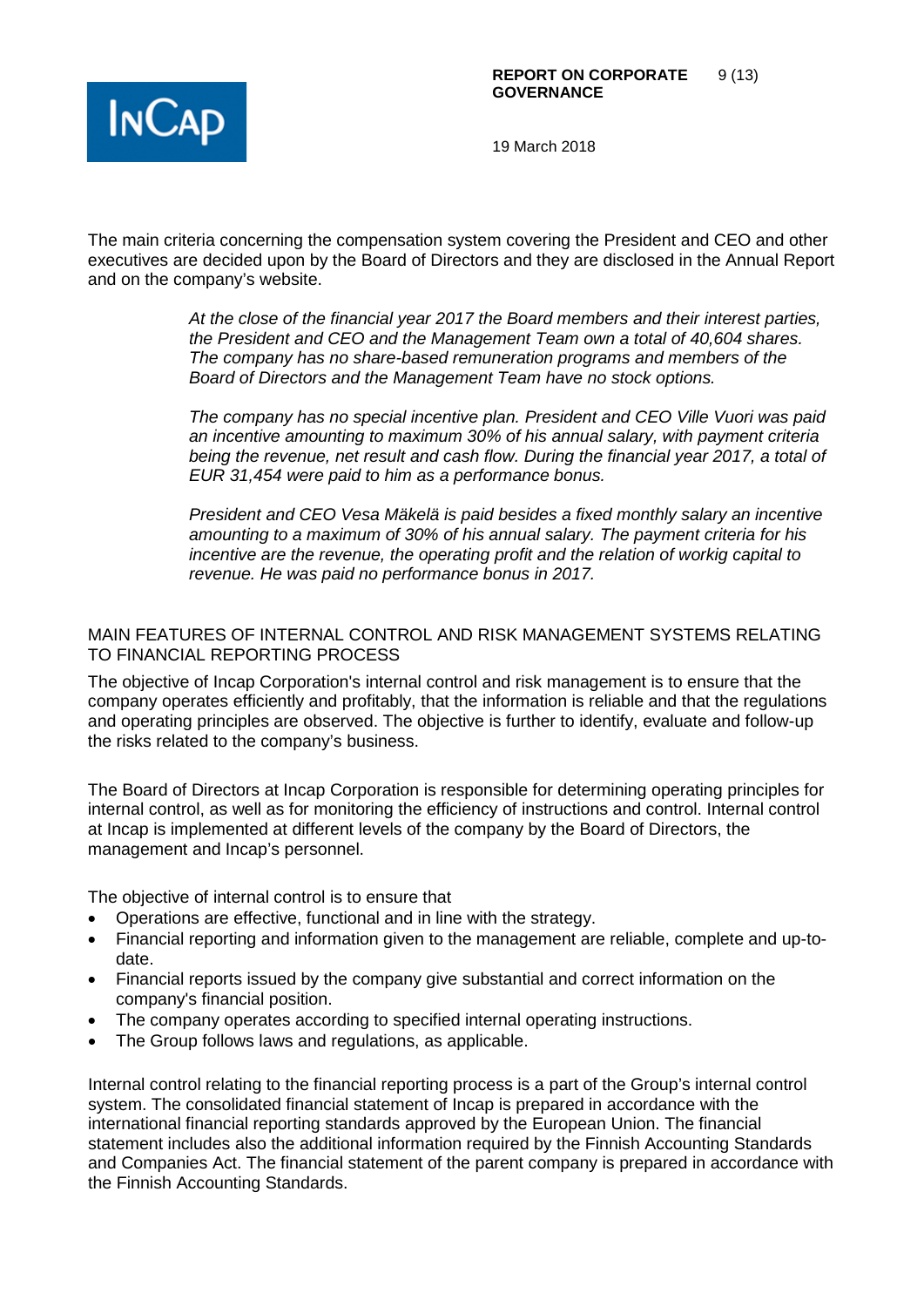

# **Financial reporting process at Incap**

The Group's subsidiaries report to the Group's shared reporting system on monthly basis. Reported figures are reviewed by finance departments both in the Group and in the subsidiaries. Part of the tasks of the Group's finance department has been outsourced to a partner, who is taking care of the book-keeping and reporting of the Finnish parent company, among others. External and internal accounting and reporting of the subsidiaries is taken care by the local finance departments. The Group's finance department is preparing reports on Actual and Estimated to be included in the monthly meeting material for the Board of Directors. The Group's finance and administration monitors the observance of reporting and control processes. All finance functions also monitor the validity of external and internal financial reporting.

The Group's finance department prepares the consolidated financial statement and is responsible for the interpretation and application of financial statement standards. Common accounting principles for the Group have been determined based on the standards. The Group's finance and administration gives instructions to the organisation on the main principles of monthly reporting and is in charge of special instructions for reporting relating to budgeting and estimates. The Group's finance and administration further shares internal information on processes and practices connected with the financial reporting and organises targeted training to other organisation on them when necessary.

# **Roles and responsibilities**

The Board of Directors has the final responsibility for the appropriate organisation of internal control relating to the financial reporting. The Board of Directors reviews and approves the financial statements, interim reports and other regulated financial reports. President and CEO, and the directors of subsidiaries are responsible for implementation of internal control relating to financial statement reports. In this task they are supported by the Group's finance and administration.

The Group's President and CEO is responsible for maintaining an efficient control environment. He/she is arranging internal control and risk management in practice. President and CEO is responsible for the legality of book-keeping practices and that the company's finance and administration is run reliably and with competence. The Group's directors and personnel promote the efficient internal control of the financial reporting process with their own actions.

# **Control**

The control environment of the Group is based on the corporate principles and values. In operative units the Group-level instructions are observed, including among others guidelines for bookkeeping and reporting as well as principles for risk management and internal control relating to financial reporting. President and CEO and the directors of different functions are responsible for arranging adequate control actions, as well as training related to the observance of instructions in their units. Moreover, they shall are responsible for ensuring that book-keeping and administration in their own areas of responsibility comply with the laws, Group's operating principles and the instructions and orders given by the Board of Directors at Incap Corporation. The related control actions are operational instructions and practices, which ensure the implementation of the management's orders. These actions include, for instance, approvals, authorisations, inspections, balancing, performance monitoring, protection of property and division of tasks.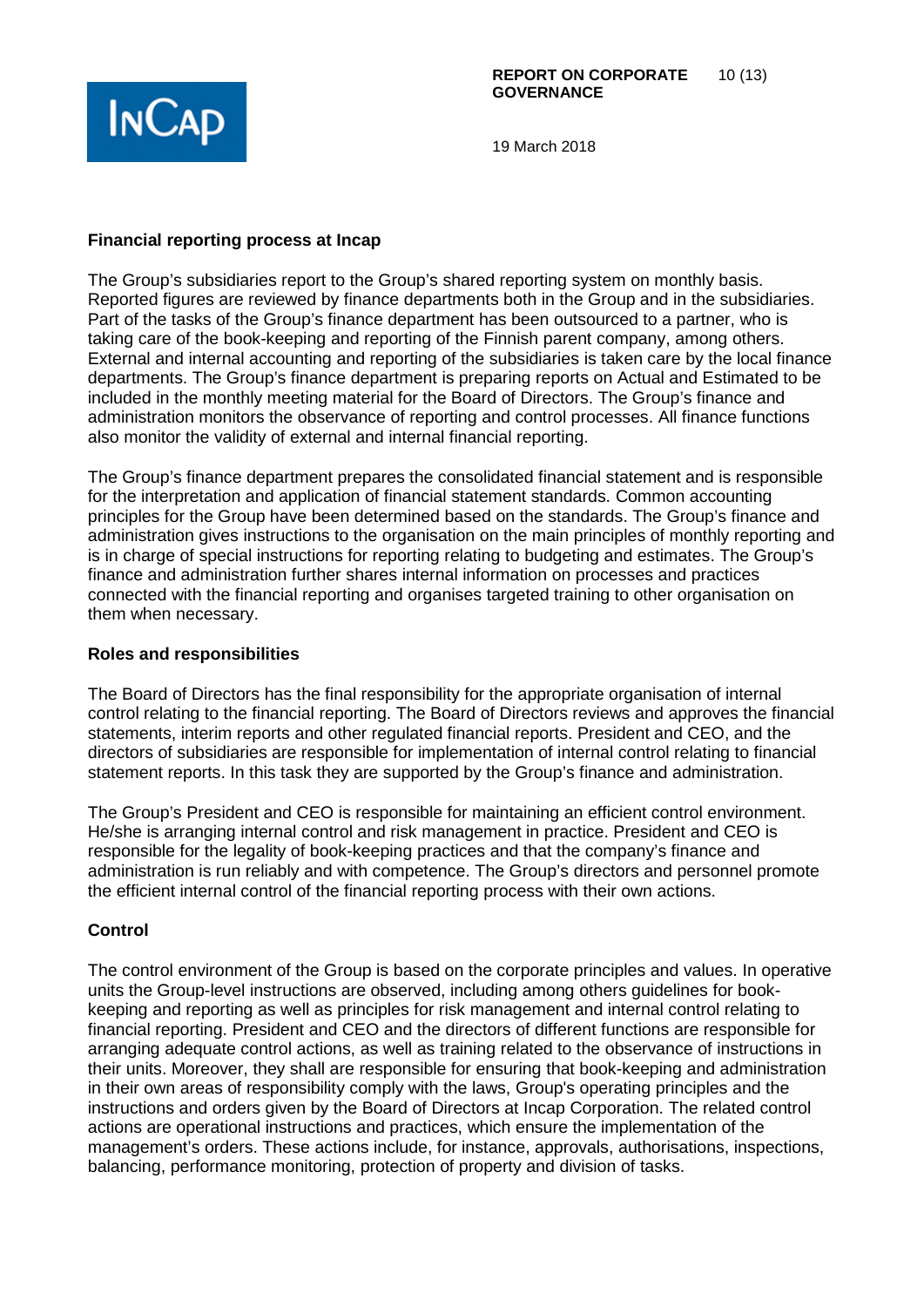

Own operations in the company are monitored continuously also by means of separate evaluations, such as internal audits and audits of the accounts, supplier audits made by customers, as well as external and internal quality audits.

Control of financial reporting is performed by the Board of Directors, the auditors, President and CEO, Group's management team and the Group's finance departments. The monitoring is done continuously, as a part of daily duties or on specific assignment.

The Group aims at integrating control in all daily operations. Efficient internal control presupposes that the duties at job are divided in an appropriate manner and that eventual risky combinations of duties are eliminated. Tools for control are among others the Group-level instructions, checkpoints of financial reporting, instructions for book-keeping and reporting as well as the Group's regular business reviews.

The Group has no specific organisation for internal auditing due to the scope of its business. The internal audit is organised so that the needed audit service is acquired from an external auditing service provider selected by the Group's Board of Directors. The service provider, usually an authorised public accountant, shall be independent, competent and fitted with adequate resources.

### **Evaluation of risks and control actions**

Evaluation of risks related to the financial reporting is part of the Group's comprehensive system for internal control and risk management. For identifying the risks related to the financial reporting Incap has determined targets for financial reporting. The purpose of the risk evaluation process is to identify and analyse the risks in the financial reporting process as well as to determine the means for managing the risks.

To manage the risks, control actions are set to all levels of the organisation. Especially the personnel in finance and administration have a remarkable role, as the control actions in their responsibility are focusing in a multi-dimensional way to business units and functions of the Group.

> *In the financial period 2017, own resources of finance and administration were strengthened and the management reporting and key performance indicators were developed further. No internal audits were organised during 2012-2017 neither with own resources nor with external service.*

# RELATED PARTY TRANSACTIONS

Incap evaluates and monitors transactions concluded between the company and its related parties and ensures that any conflicts of interest are taken into account appropriately in the decisionmaking process of the company. The company will keep a list of parties that are related to the company. The company ensures that it determines and identifies the related parties and respective transactions.

The decision-making procedure applied in connection with related-party transactions is described annually in the Corporate Governance Statement. The related-parthy transactions are reported in the Report of the Board of Directors and in the annexes to the financial statements. Certain related-party transactions are disclosed in accordance with the rules of the Stock Exchange.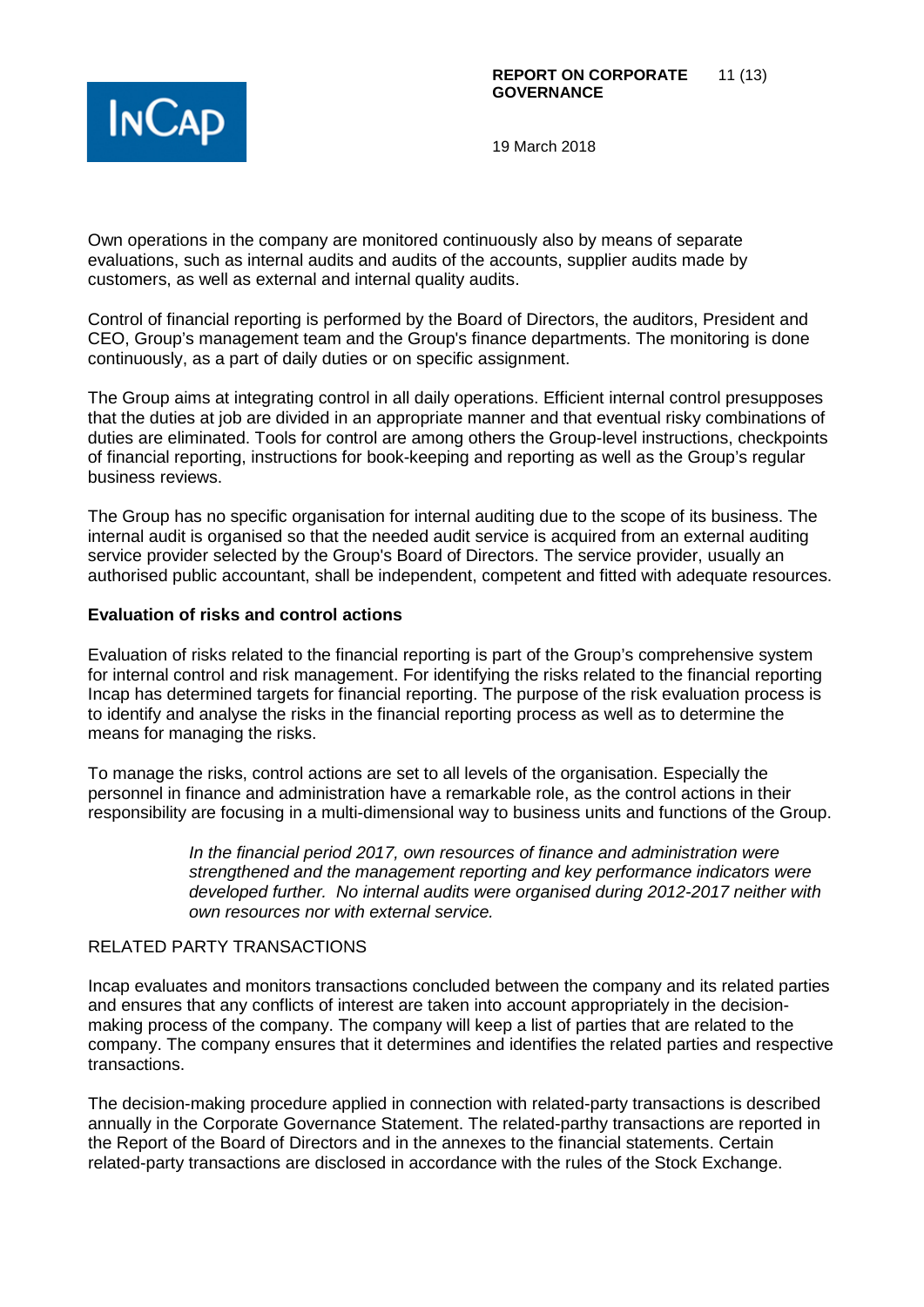

*Incap Corporation does not have related-party transactions that are material to the company or deviate from the company's normal business operations or are not made on market equivalent terms.*

### INSIDERS

The Incap Group's Guidelines for Insiders comply with the Nasdaq Helsinki Ltd's Guidelines for Insiders, which came into effect on 3 January 2018, and they have been posted on the company's website. The Guidelines for Insiders have been distributed to all insiders and compliance with the Guidelines is supervised by, for example, inspecting the information on and trading by insiders once a year.

Trading by Incap's insiders is forbidden 30 days before the release of an interim report, a half-year report, a financial statement bulletin or any other periodically disclosed financial report. An appropriate time for trading is within 28 days of the publication of an interim report, a half-year report, a financial statement bulletin or any other periodically disclosed financial report, provided that the insider does not at that time possess any other inside information, such as on a project that is under preparation. If an insider wishes to trade outside of this appropriate trading period, he/she must negotiate with the person responsible for insider issues at Incap before placing orders.

The restriction on trading ends when the interim report, the half-year report, the financial statement bulletin or any other periodical financial report is published. Members of the Board of Directors and the Management Team as well as the secretary of the Board of Directors must always turn to the person responsible for insider issues to verify whether it would be appropriate for them to trade in shares before placing orders.

Persons who become insiders due to their involvement in a project are not permitted to trade in Incap shares or warrants while they are project-specific insiders.

Managers at Incap Corporation shall notify all transactions with the share of Incap on their own behalf to the company and to the Financial Supervisory Authority during 3 working days after the transaction. The related party to the manager shall accordingly notify the company and the Financial Supervisory Authority during 3 working days after the transaction on their own behalf. The company shall disclose a release on the transactions of the managers and related parties without delay, however during 3 working days after the transaction at the latest.

Incap maintains an insider register of persons subject to disclosure obligation (members of the Board of Directors and the Management Team) as well as of persons who regularly have access to inside information due to their positions or tasks (secretary to the Board, finance team managers) as well as of other persons who work with the company on the basis of some other agreement and have regular access to the inside information.

Incap further maintains a project-specific insider register on persons to whom the company discloses project-specific inside information.